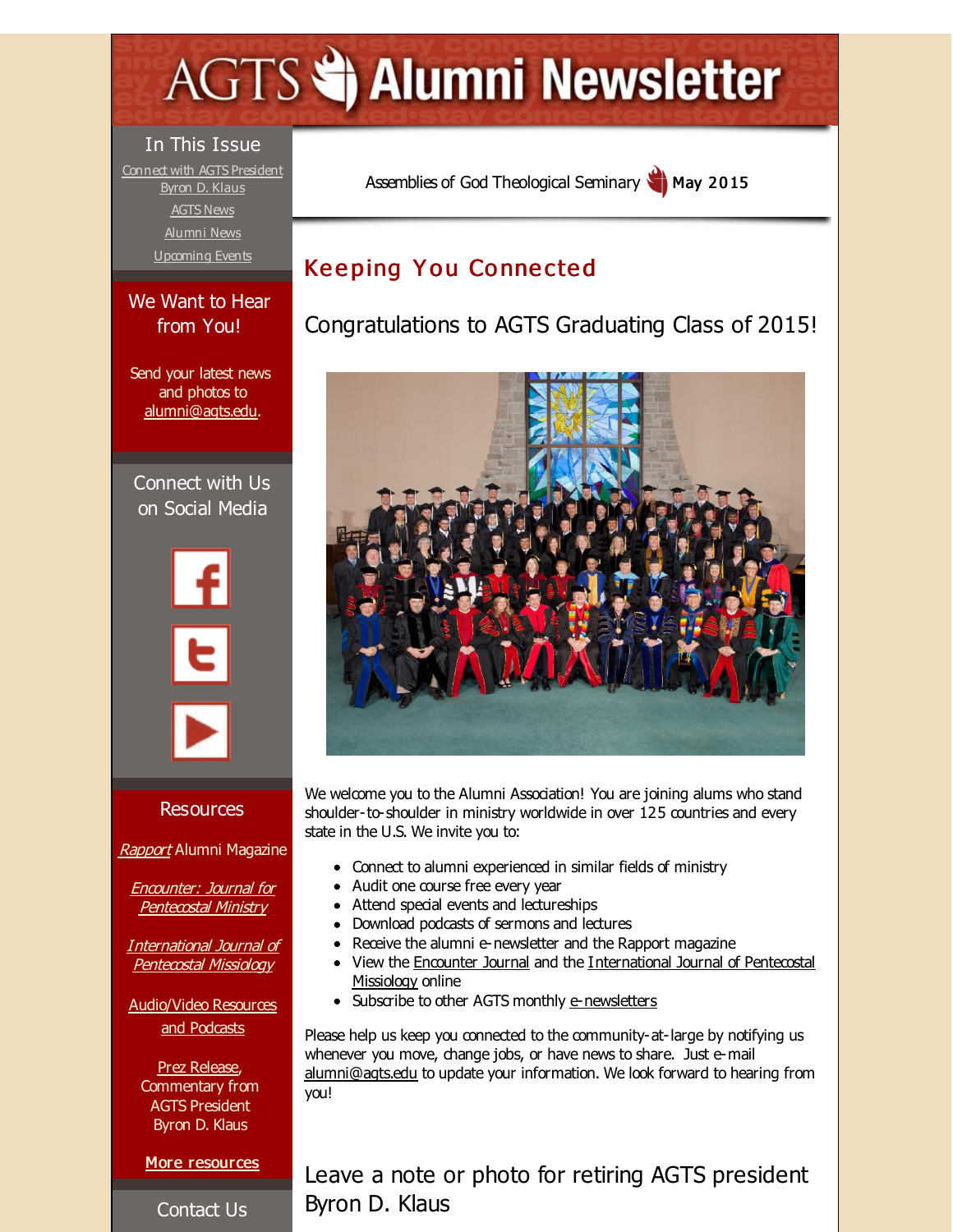Dorothea J. Lotter Director of Institutional & Alumni Relations [dlotter@agts.edu](mailto:dlotter@agts.edu) (417) 268-1022

Deborah Fegler Development & Alumni **Coordinator** [dfegler@agts.edu](mailto:dfegler@agts.edu) (417) 268-1012

Jennifer S. Hall Promotions Coordinator [jhall@agts.edu](mailto:jhall@agts.edu) (417) 268-1024

Eric S. Friesen Promotions Specialist [promotions@agts.edu](mailto:promotions@agts.edu) (417) 268-1032

[alumni@agts.edu](mailto:alumni@agts.edu)

[www.agts.edu/alumni](http://r20.rs6.net/tn.jsp?f=001Hf-EUuL7hsqyih6RygryInvQ45bUanTcJmWQ3FHtbCddzkqdE50bP4lthW5pPxTXidl_g4rEqi0p72j7PsQdRL-F9uH4hpTgXbGnUDbyuz2e0yMjiuRjmXKt5lI71oEqcwuHkhOjmWWKwa_x5lUcVl2F1DQqSDmggC17tA5uVd9xX6oUtHLSDA==&c=&ch=)

#### Invest in Student **Scholarships**

Donate to the Pentecostal Leaders Fund for AGTS student scholarships:

- \* [Online](http://r20.rs6.net/tn.jsp?f=001Hf-EUuL7hsqyih6RygryInvQ45bUanTcJmWQ3FHtbCddzkqdE50bP72kE35Ip8wrhqXQK_bjX2lAxRv1C6w5We6dYnuQwmd0_oFTrPOrv6L9j5HpnBVYqI4ruwT-BGZ42ivsi0Y83hYsA3kwmb6izwOp1LSDHhR15S5GkfIu58MNtZs8a0Q_gc7YLSmIooxfWZ0rpK-NsCjiv-4RLayejA==&c=&ch=)
- \* 417-268-1012
- [development@agts.edu](mailto:development@agts.edu)





As a means of honoring Dr. Klaus, please visit this [page](http://r20.rs6.net/tn.jsp?f=001Hf-EUuL7hsqyih6RygryInvQ45bUanTcJmWQ3FHtbCddzkqdE50bPzzx2sCuqcVSGamqH7iuv1Ni-eAnAuyU1mfRbvPqwC68xDY3Kk1k-VlweH4rC6RMwLzdWufjFpRgwoZtnGkXdIsG9O1hu2dDMCialkJ2ULpMBezLpr4C_TAvpwO7voHxCaKSG2z0_osE-C9UE7oMZiY=&c=&ch=) to leave him a message, offer a prayer of blessing, share a favorite memory of him and/or share a photo. All messages and photos will be compiled into a special memory book and presented to President Klaus.

## Connect with AGTS President Byron D. Klaus

## Check out the latest Prez Release: ["Tsunamis](http://r20.rs6.net/tn.jsp?f=001Hf-EUuL7hsqyih6RygryInvQ45bUanTcJmWQ3FHtbCddzkqdE50bP0_wK4FjpNw3SoT8nqxs4SGsjLus_H3UeYWL4blyr2qDGX-AzDXe_Iks8BA_EzV0RF5iFMipBNRMp9A3yUwkMOFVe1nk21wTuWh5B4O_o-AOfgsmuseYIT96mWzv_I-Mh288Vk3LoYPqsq4AUSdEMua0M0CLiZ8PsB4zCT3DRVZ59p9UEgIZ4NVJOEbF8ZBgbCxEBbYCyAzS&c=&ch=) of Evil Are Nothing New"

I recently heard a phrase used to describe our current global experience that caught my attention. The statement was made that we live in a tsunami of evil that leaves hopelessness in its wake. It is hard to avoid some version of that tsunami regardless of the part of the globe in which you find yourself.

By nature, I am somewhat of a cynic. I can easily see dark shadows even where good vibes predominate. But because I am prone to pessimism, I have disciplined myself to regard alternative perspectives on the issue or event that is, all too often, seen only through my cynical lenses. One of the alternatives to the tsunamic of evil motif is to acknowledge that we are not



the first to face such tsunamis; other eras of human history have also had such dark episodes. Insurmountable, overwhelming, and unjust human structures, which strangle the life from people with an [oversized](http://r20.rs6.net/tn.jsp?f=001Hf-EUuL7hsqyih6RygryInvQ45bUanTcJmWQ3FHtbCddzkqdE50bP0_wK4FjpNw3SoT8nqxs4SGsjLus_H3UeYWL4blyr2qDGX-AzDXe_Iks8BA_EzV0RF5iFMipBNRMp9A3yUwkMOFVe1nk21wTuWh5B4O_o-AOfgsmuseYIT96mWzv_I-Mh288Vk3LoYPqsq4AUSdEMua0M0CLiZ8PsB4zCT3DRVZ59p9UEgIZ4NVJOEbF8ZBgbCxEBbYCyAzS&c=&ch=) reach, are not new. Read the rest.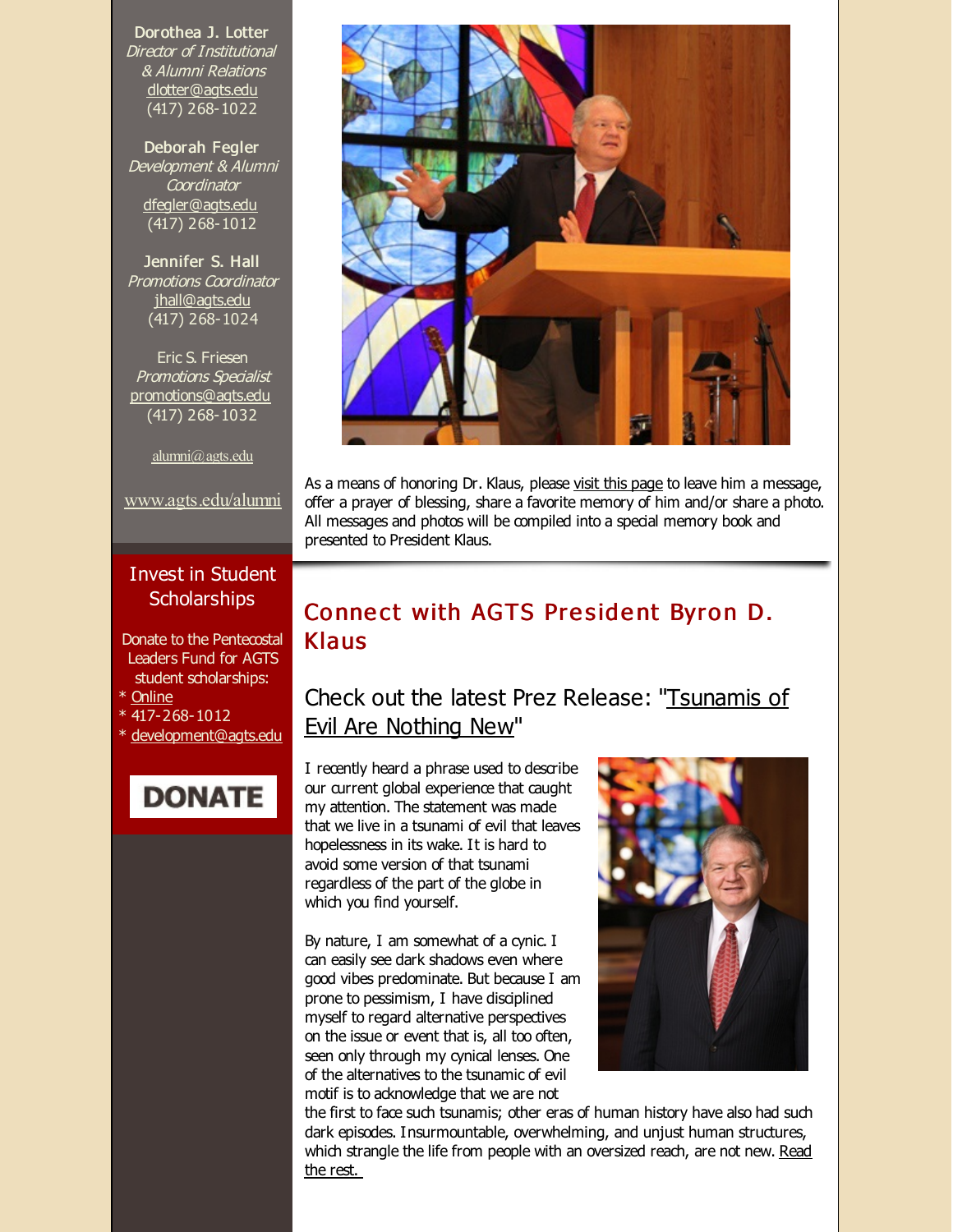Want young leaders to take part in denominational life? Invite them. Read President Klaus' insightful bog post on Intrust magazine's website



"As a seminary president, I go to a lot of denominational meetings. Usually the average age is somewhere north of "mature," but recently I attended a church meeting in the Midwest and was pleasantly surprised at the number of younger pastoral leaders - and even seminarians - who were present. So I asked around. What was drawing younger leaders to a [denominational](http://r20.rs6.net/tn.jsp?f=001Hf-EUuL7hsqyih6RygryInvQ45bUanTcJmWQ3FHtbCddzkqdE50bP0_wK4FjpNw3mWVfXno4q0lXQjjqQM7S7XY6cZqDSEX3tyJMVtr6_KQkE1TDn_aPJOsZAEEsk_OdGhzRsoH7EZiBpC7PGWnCJjuE_BstkdVHwJd6HGf4z7sG60nRvYxc7Wx5y6AlhvwBw7-DWOACHQktGOh8zH3jgxQw1hKXB4Bbal5oRYwc6RI55JkdItAOtRX4wPX3eeMit4SLG-WyvdDCo5wa3ktxEI6uZMFo7SXNH8EMJY3vNpoU8fvZv7ORfA==&c=&ch=) gathering?" Read the rest.

#### Following the Prez...

Dr. Klaus will be at the following events:

- June 18-20: Speaking at a plenary session for Open Bible Missionary Summit, Pittsburgh, Pa.
- June 22-23: Attending ATS on Global Partnerships, Pittsburgh, Pa.
- June 28-July 3: Teaching at Michigan District AG Summer Camp Meeting, Lost Valley, Mich.

#### **AGTS News**

Alumni of the Year 2015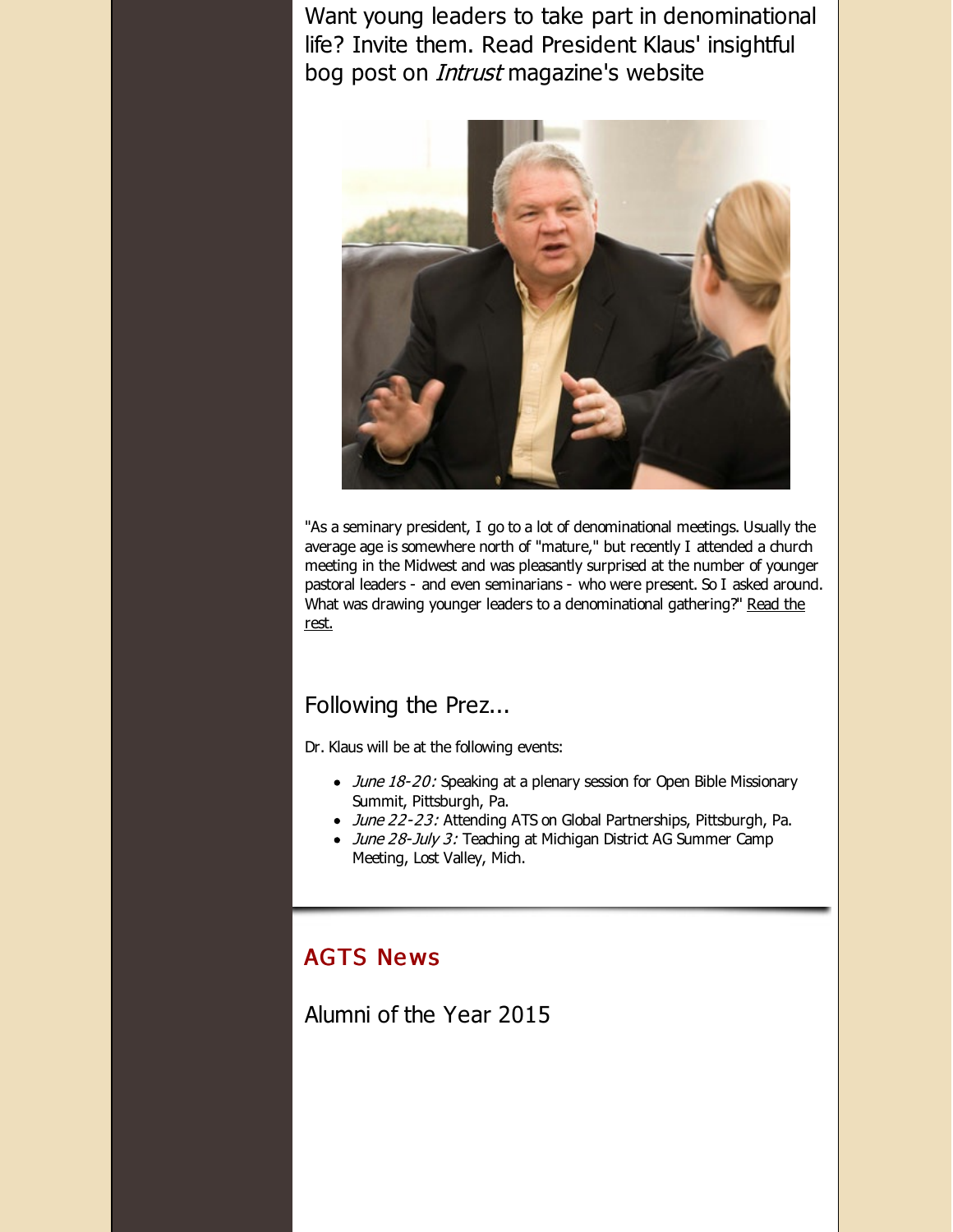

Daisuke and Yoriko Yabuki, Class of 2009 and 1999 Daisuke and Yoriko serve as the International Ministry Pastors at Central Assembly of God in Springfield, Mo. They are the first supported missionaries sent by the Assemblies of God of Japan to serve in the United States.

At Central Assembly they minister to Japanese people, their American families, and international friends and teach conversational English dasses. They partner with the Office of Ethnic Relations at the Assemblies of God National Leadership and Resource Center to host Japanese conferences and have recently formed the first Japanese fellowship in Assemblies of God USA, of which Daisuke is the president and Yoriko is the vice president.

## Graduation highlights available



Missed the live stream? Want to relive the moment? No matter your reason, you can [watch](http://r20.rs6.net/tn.jsp?f=001Hf-EUuL7hsqyih6RygryInvQ45bUanTcJmWQ3FHtbCddzkqdE50bP0_wK4FjpNw3cEJIRzYKbx_kVOjH8zrh0zibDawUQewaetnTgX8h0ff4T-QAtMnxI6xY8OKGMG_TxC8A35zaOsaqWSTu2wordLFA3WRJv1lyUb0ySC8JcyxqvlmbpmEvNU01sbs751e9p-YNECd0vLi_B1y_kPMtrBzTAcf7B1KKi48QYCbsDCIjFwNjkHH_k2eZtFbtqdQC&c=&ch=) or [listen](http://r20.rs6.net/tn.jsp?f=001Hf-EUuL7hsqyih6RygryInvQ45bUanTcJmWQ3FHtbCddzkqdE50bPzYreGVMFA9JYDwSm4w0xvmjZpr0krXJfZCfXDrFHyp6-ZQ3s7cPofe0pIsqYEf7JQYufrDmNtGVmF7MPcuVqhr2N4QhT6JBRibDd1sMdJFajkOA40X3s5AHYh1GEtjSZ_AH_xZRAl5EYNBT6bH0_wY=&c=&ch=) to the 2015 Commencement, Intercultural Doctoral Studies Investiture and Doctoral Celebration in their entirety online.

## Golf Tournament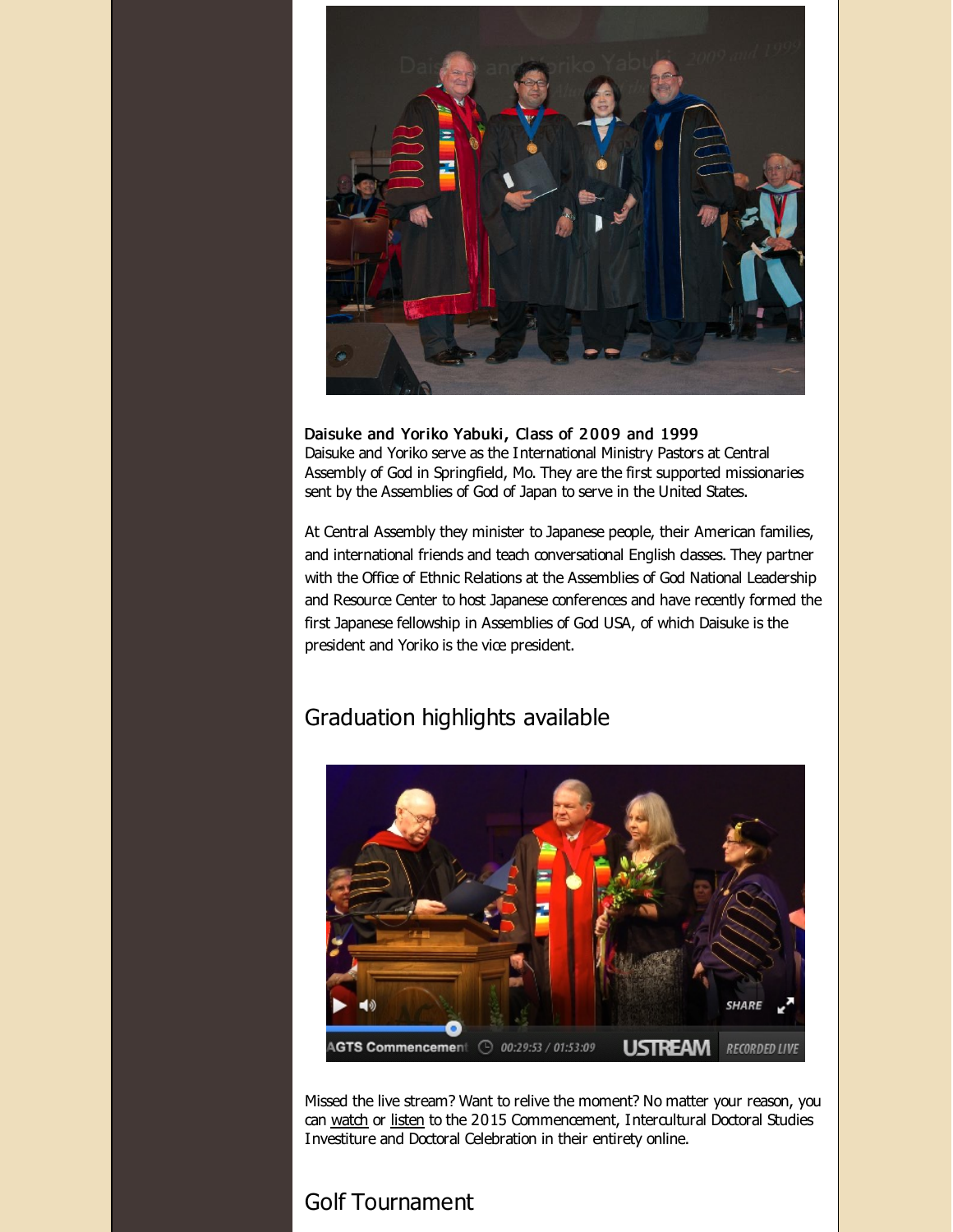

The 8th Annual AGTS Golf Tournament was held on April 30th at the Rivercut Golf Course. Thanks to all our golfers, sponsors and donors who made the golf tournament a huge success. Some of our alumni golfers are pictured above.

# Graduation Event Photos

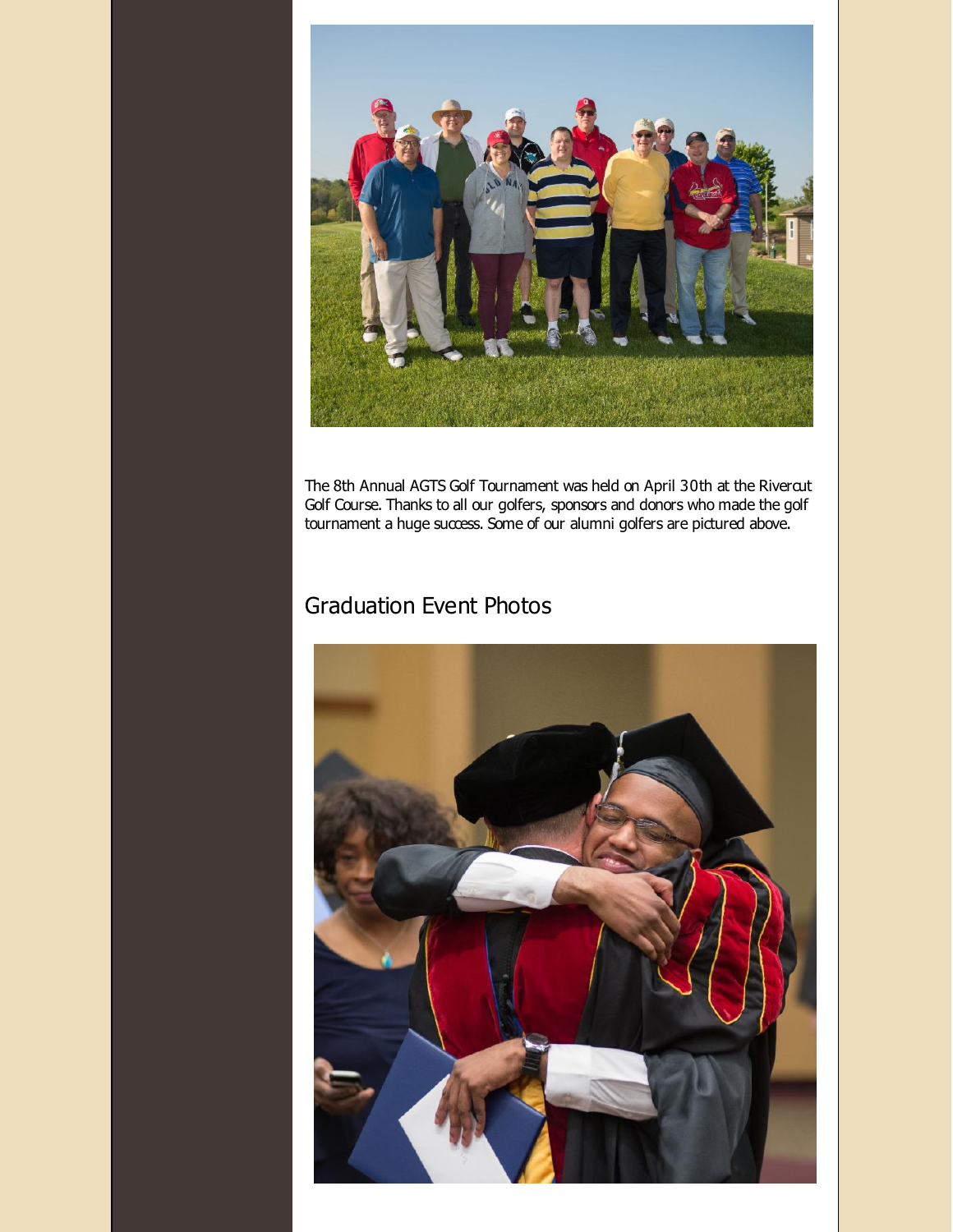Looking for some great grad shots? Pictures from the 2015 graduation events will be uploaded to the AGTS Facebook photo albums over the next two weeks. Check out our [Facebook](http://r20.rs6.net/tn.jsp?f=001Hf-EUuL7hsqyih6RygryInvQ45bUanTcJmWQ3FHtbCddzkqdE50bP1NnpC7RQMOmFNX-rbfZvlWYZpS9jChfjLAgO1lFuzORGqyBS-6ICtBhQrB01wc_MdIM8rCu_Ib3zKFPiURgj4CUlQVyO9ibj9ZlHSPcMiKH284bBD2aN3AGK99Y2SPNyISKYH3_zgzJUEnVvVzXrE0VJjOkup4z3xxjQOYemiat&c=&ch=) page and pick your favorites!

Learning from Kids and Their Marshmallows: Don't miss professor Mostert's blog entry on selfdiscipline



Self-discipline is a skill that must be learned early. It is listed by Paul as one of the fruit that the Holy Spirit is trying to develop in our lives (Galatians 5:25-6). When self-discipline is underdeveloped it results in an entire host of social and psychological problems.

Not only is a lack of self-discipline related to overt behavioral problems like sexual acting out and interpersonal violence, it also affects our cognitive and emotional worlds. When you are unable to control your impulses you find it difficult to delay gratification.

At school children who cannot focus on the difficult tasks of reading, mathematic problem solving and studying for an examination will fail to make the grades that they are intellectually capable of attaining. Teenagers who pass through puberty and into adolescence will find it difficult to harness their sexual urges. Read [more.](http://r20.rs6.net/tn.jsp?f=001Hf-EUuL7hsqyih6RygryInvQ45bUanTcJmWQ3FHtbCddzkqdE50bP0_wK4FjpNw3bdAF2KZFyTGABOc0boj2_DcB4HypBcjDHFhMgqOKKBCRXsZGJOO1-PqB-LVwXQKsMrqlSvDMzXHPeVGovG6kQTzIG1VyoVBOl9_z_4XKXaHGSBHo67TTFfZLM1Wl5xhtmejrAs0i5T7bCqWw9reVtPtu8ff6eT6zpm6VVHB76qeA-RKFBRX_ig==&c=&ch=)



#### Refer a student Do you know someone interested in attending

AGTS? Use this [online](http://r20.rs6.net/tn.jsp?f=001Hf-EUuL7hsqyih6RygryInvQ45bUanTcJmWQ3FHtbCddzkqdE50bPw745Zhv7bVUKN8T8n9n1en07gT4j-h8hL0Ytw91ANBkBO8Rx8XePnC7qRdRyjSzHH3LVFkkFCGzbXnLed0aXP0WTrqevIybYOwdT9fEGDbIDuj7qb7LlJB_enTGwgYmAr3EvZMHXTxP&c=&ch=) form or connect with Brett Jacques, AGTS Enrollment [Representative.](mailto:jacquesb@evangel.edu)

# Alumni Ne ws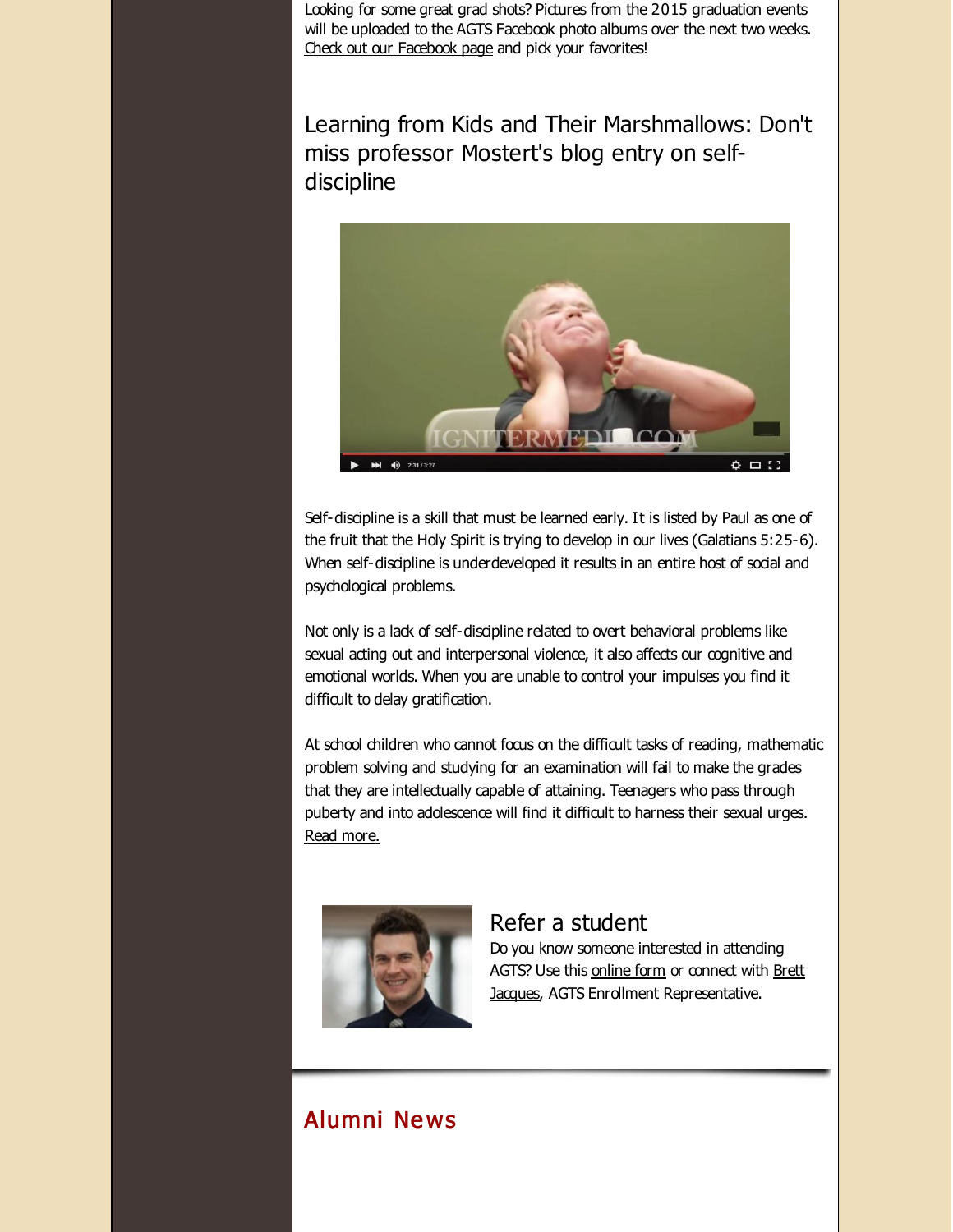

Troy Jones ('15) launched his new [website](http://r20.rs6.net/tn.jsp?f=001Hf-EUuL7hsqyih6RygryInvQ45bUanTcJmWQ3FHtbCddzkqdE50bP0_wK4FjpNw34eYSharchltibGRYA0-Vma-BdM1-WJdHwNf5k4ruNB6ylcZIIQK2jjwDI19zAFWiH0PA-tFTXDmzwEBAJwHUEwaJiR-ad9uDyHSnpb8smWmBTWgTj3Uk8ong2Y4LJJ0Z&c=&ch=) based on his DMin research. Troy is the pastor of New Life Church located in the Pacific Northwest. New Life has grown over the last 10 years to a congregation of nearly 4000 people meeting on three campuses throughout the region.

Recalibrate is more than an academic theory. It's an intentional practice that has transformed the culture of New Life Church.

Troy received his doctorate, "Relaunching and Revitalization of Established Churches," which

contends that to reach the 21st century for the Kingdom, churches must develop new, innovative ways to infuse vision, culture and momentum into established churches. This led to the launch of Recalibrate Network and his upcoming book, Recalibrate or Resign.

Linda Seiler ('14) traveled to Baguio, Philippines to speak at the Asia Institute of Youth Studies at the Asia Pacific Theological Seminary. This is a strategic opportunity, as the conference is comprised of 110 pastors/national leaders from 15+ nations in Asia Pacific. These pastors primarily minister to university and high school students.

## Send us your news!



Do you have family or ministry news you want to share? Send your recent news and photos to [alumni@agts.edu](mailto:alumni@agts.edu) and we may publish it in the next newsletter, Rapport magazine, or in our "Alumni Spotlight" website feature.

# **Upcoming Events**

Memorial Day May 25 (AGTS building closed)

First Summer Session ends May 29

Second Summer Session begins June 1

Second Summer Session ends June 26

Summer Institute for Islamic Studies June 29-July 10 Relate and minister to [Muslims](http://r20.rs6.net/tn.jsp?f=001Hf-EUuL7hsqyih6RygryInvQ45bUanTcJmWQ3FHtbCddzkqdE50bP3Junt9Tw9MDNboh7cW4AGYS9G0x-wQ2aw2xuQtE05uNDYZCK0OyLSDZ6yUaWqjcPIOGhnWKeh6MHSs6vlOGBlG4alEyTyLyM4XdmnHaChbCYx45OxHUhbLRqaTDhcENmdTwBdRf49LtKixWPSf_ueXKamWNqA1yC1wFQRX734Sm&c=&ch=) no matter your context.